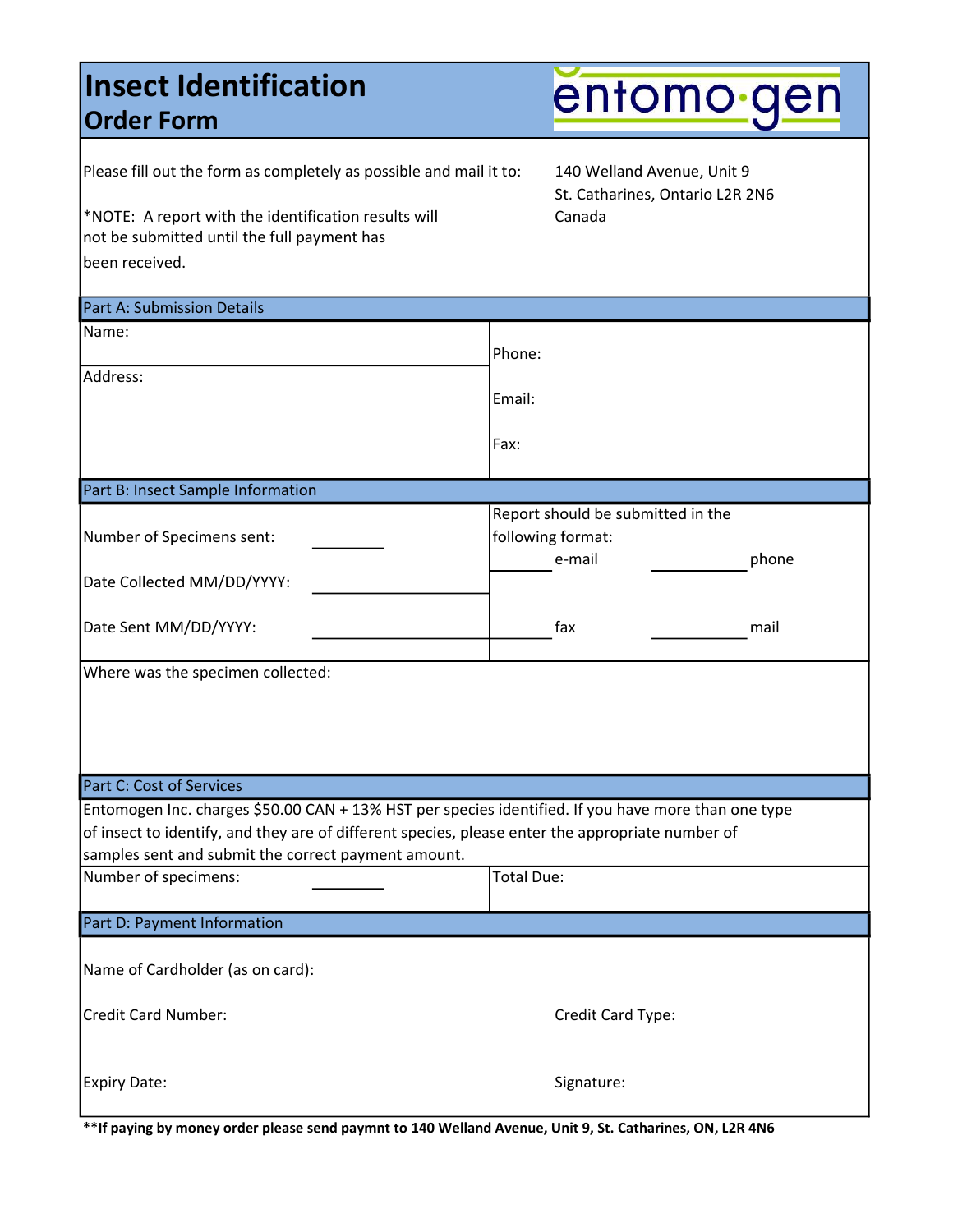## Insect Identification **Service**

# entomo gen

#### DISCLAIMER AND LIMITATION OF LIABILITY

While Entomogen takes care in preparing identification reports for clients, it does not warrant that the information provided will be free of errors or omissions or that it will be suitable for your purposes. Entomogen will not be responsible for the results of any actions taken by you or any other person on the basis of the information contained in the identification report or any opinions expressed in it.

All terms, conditions and warranties (including any warranty as to merchantable quality or fitness for purpose) implied by common law or statute ("implied warranties") as to the manner, quality and timing of the identification services are excluded unless the exclusion of any such implied warranties would contravene the law. Entomogen's liability to you for a breach of any conditions or implied warranties is limited at Entomogen's option either to re-perform the identification service or to refund the fees paid for the service. Sometimes the specimen(s) sent may

Sometimes the specimen(s) sent may not be suitable for identification due to missing or damaged body parts. In such cases, we reserve the right to decline a request for identification. If the shipment is to be returned to the sender, we will deduct the return shipping cost from the pre-payment and refund the balance.

#### INSECT IDENTIFICATION TERMS AND CONDITIONS

#### Insect Identification Process

• Entomogen Inc. normally charges for identifications and information provided

• Charges are based on the estimated time required to fulfill a request, and includes all associated costs

• Entomogen Inc. aims to complete requests within 72 hours of receipt of both the sample and full payment, work that requires greater urgency will have a surcharge

• Specimens sent for identification should be in good condition (as complete as possible) and properly preserved and packaged - please see Instructions page provided

• Specimens sent for identification will be retained by Entomogen Inc. unless their return is specifically requested

• Entomogen Inc. reserves the right to decline a request